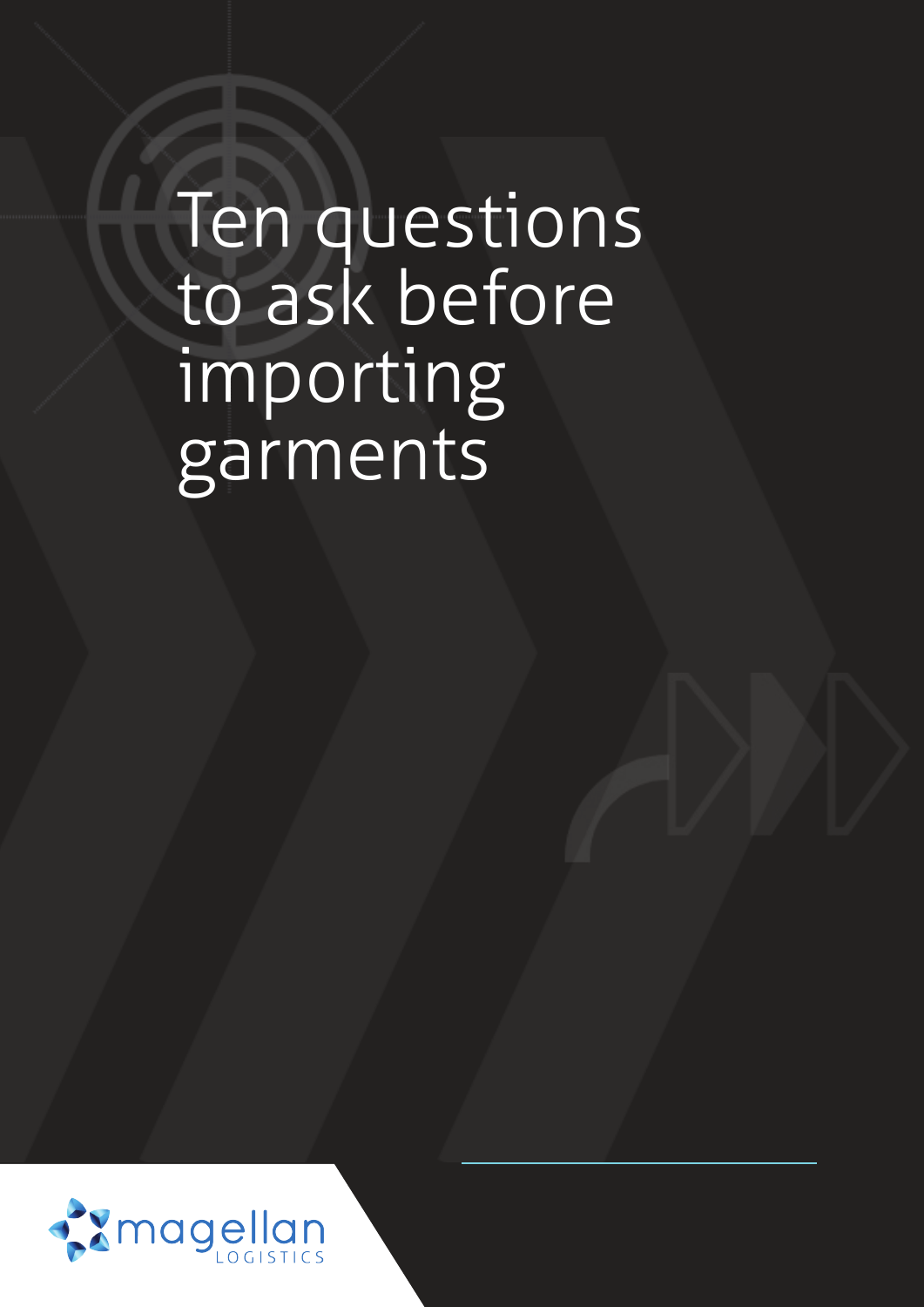$\mathbf{X}$ magellan

Garments imported from Asia and elsewhere around the world represent a large percentage of clothing sold in Australia. As garment importers may be subject to unforeseen duty expenses and seasonal deadlines, it is crucial to engage a knowledgeable, efficient and effective freight forwarder. When investigating your freight forwarder, be sure they can adequately answer all of these questions.

#### 1. What commercial markings are required by Australian customs?

All goods imported into Australia must have commercial markings required by the *Commerce (Trade Descriptions) Act 1905 (CTDA)* and the *Commerce (Imports) Regulations 1940*. For example, retail goods must be marked with the Country of Manufacture.

For more information on the commercial markings your goods might require, call Magellan Logistics or visit the Australian Border Force website www.abf.gov.au.

#### 2. What duty will be charged?

While import duty applies to most goods imported into Australia, rates vary between products. When importing garments, duty paid also depends on whether or not the garments come with 'assists'. An 'assist' is anything that has been added to the garment for shipment, e.g. hangers, or for in-store use, e.g. swing tickets. Because 'assists' aren't integral to the garments, they attract a duty rate based on the specific commodity; e.g. hangers attract a duty of 5%.

If you are importing bulk quantities of garments into Australia and re-exporting smaller quantities to other markets, e.g. New Zealand, Pacific islands, you can apply to be part of the TRADEX scheme. Under this scheme importers can declare quantity of goods being reexported. These goods can be declared exempt from Duty and GST. However, goods must be re-exported within 12 months. For more information log onto https://business.gov.au/grantsand-programs/tradex-scheme.

Some triangular shipments for the fashion industry can attract more complex duty scenarios. For example, Magellan can arrange a shipment of fabric from one country to a factory in another country; e.g. fabric from Italy shipped to a factory in China. The factory will cut, make and trim (CMT) the fabric into garments for export to Australia. In this situation, the duty is calculated on the fabric and freight component from the country of origin to the factory, as well as the CMT costs of the percentage of fabric actually used in the garments plus any 'assists'.

If you are importing garments from Developing Countries you maybe eligible for a discounted rate of duty.

To ensure you know exactly what duty will apply to your goods, contact Magellan Logistics.

#### 3. What are my supplier's terms of sale?

The terms of purchase you negotiate with your supplier affect the shipping costs you are liable to pay. So understanding the following terms will eliminate any nasty surprises with regard to your obligations and any risks involved.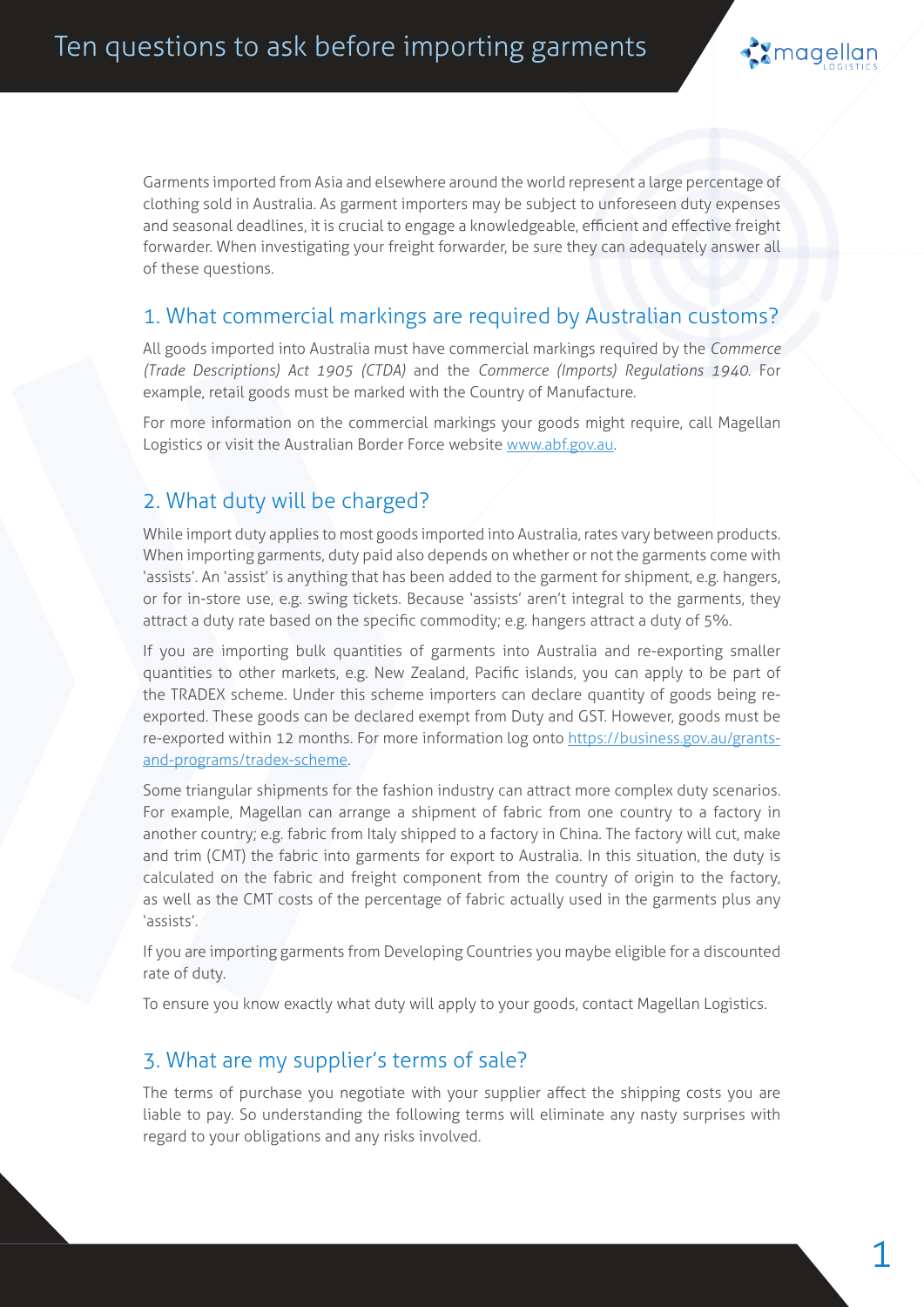## Ten questions to ask before importing garments



Free on Board (FOB): Supplier pays all the costs of getting the goods loaded on the vessel/ plane. When you buy goods under FOB terms and nominate Magellan Logistics you will:

- have agreed rates from the port through to delivery to your door
- be able to track your shipment
- understand the most cost-effective shipment method
- get honest feedback on shipment dates and cargo availability.

Cost Insurance Freight (CIF): Your supplier pays all costs of insurance and freight. This means that you have no choice as to the service providers used, despite the fact that these costs will be billed to you.

- Your supplier chooses the forwarder.
- Your supplier's forwarder will choose the shipment method regardless of the cost to you.
- You may be unable to track your goods.
- The forwarder's Australian agent may only notify you once the goods are at the dock, causing delays in planning wharf clearance, delivery and distribution.

Ex-works: You pay all the costs from the supplier's factory to the port plus actual shipping costs.

#### 4. Can I consolidate shipments from different suppliers?

Yes. In fact, a multi-vendor consolidation can save substantial freight and local port costs. If your shipment is Less than a Container (LCL), we can coordinate LCL shipments from your other suppliers to make up a Full Container Load (FCL) that complies with weight restrictions and meets your deadline.

#### 5. Will I meet my seasonal deadlines?

Meeting a seasonal deadline requires an adequate lead time to schedule your goods on a vessel/flight, clear customs and deliver and distribute your goods prior to the season start. Magellan can liaise with your supplier, co-ordinate the transport schedule and confirm exfactory and shipping dates through our local agents.

#### 6. Can I arrange a "triangle" shipment?

Most triangular shipments for garment importers involve shipping fabric from one country to another for manufacture into garments then exported to Australia. Please refer to the Cut, Make, Trim information in section 2 "What duty will be charged?"

If you want to ship fabric from one country to a cut, make, trim (CMT) factory in another country, call Magellan. This is one of our specialty areas. We'll not only organise the shipments and deliveries to suit your seasonal requirements, we'll advise on applicable duty.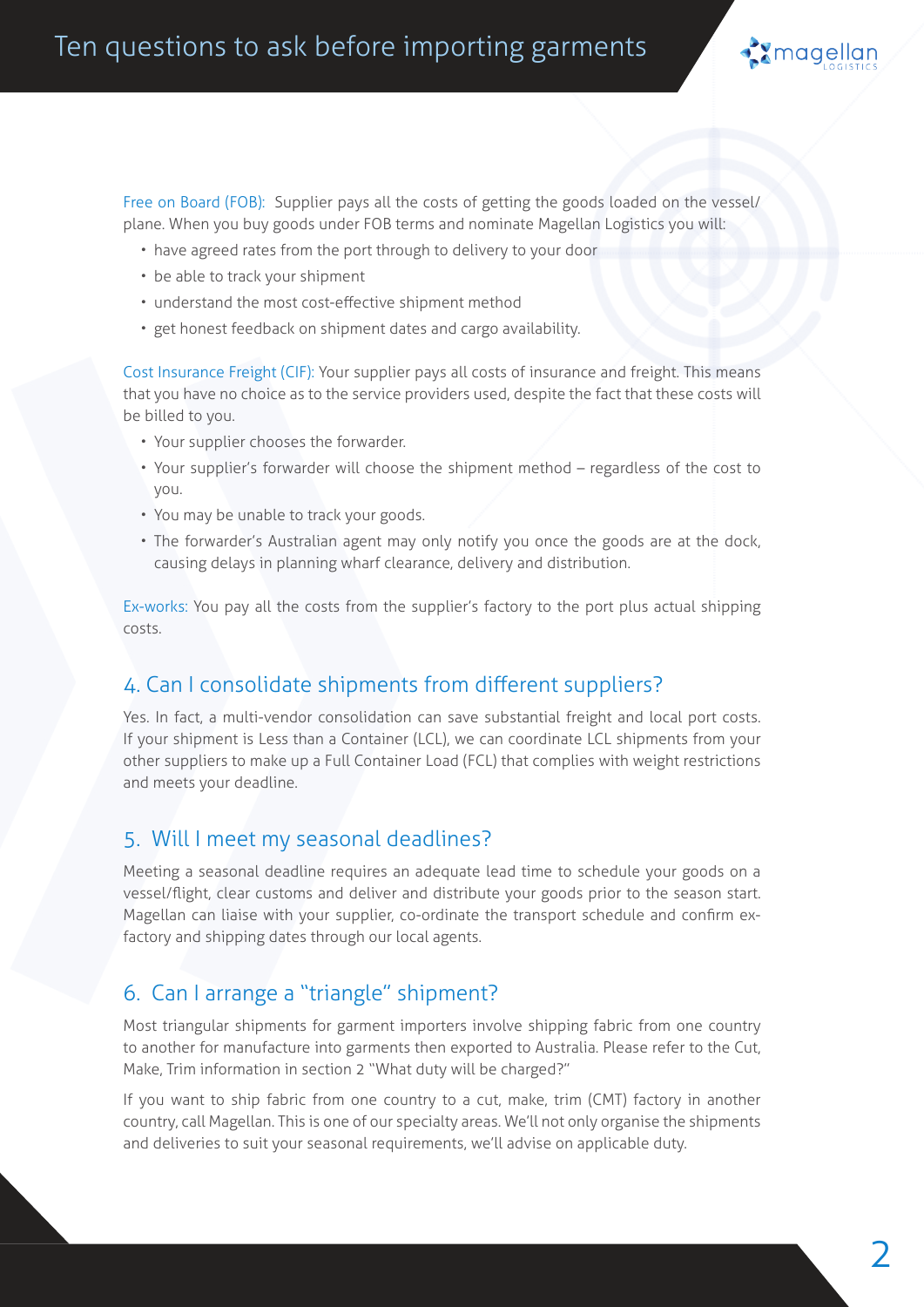Triangle shipments require attention-to-detail and diligence and we've co-ordinated fabric shipments from various European ports like Istanbul in Turkey through to Milan in Italy to factories in Asia for Cut Make and Trim orders.

Engage Magellan to negotiate freight rates, liaise with your supplier and track your order from the Port of Loading to the Port of Discharge. You'll be kept updated on the Estimated Time of Departure (ETD) and the Estimated Time of Arrival (ETA), as well as your shipment's progress. You can even track your shipment's progress on our website, www.magellanlogistics.com.au

#### 7. How can I track my shipment?

Using the Magellan website (www.magellanlogistics.com.au), you can easily track your garments by your order number via the MagTrack Portal. You'll clearly see the shipping, arrival and actual delivery dates, and you can export this information in an Excel format for your inhouse reports. When you engage Magellan, you'll receive notifications at the time of booking, time of shipment and prior to your garments arriving.

#### 8. Do I have the necessary customs clearance documentation?

To ensure your cargo is released and cleared through customs, you'll require a

- 1. Bill of Lading that details the precise contents of the shipment and is issued by the Freight Forwarder to the shipper at the port of export.
- 2. Commercial Invoice that details the items contained in your shipment.
- 3. Packing Declaration this is a requirement on all FCL and LCL shipments. Please contact Magellan Logistics for templates.
- 4. Fumigation Certificate this is required if any packaging that may require fumigation, e.g. wood not treated to international standard IPSM 15, has been used.

For more detail on customs and documentation requirements, please see our guide: How to Avoid Delays with Australian Border Force.

#### 9. How can my shipment be delivered?

To assure safety and expedited deliveries, ensure you stipulate the correct equipment for delivery. Sending the wrong vehicle can result in additional and unexpected charges. Know how your cargo is arriving and what type of vehicle is required.

There are three main ways to get your cargoes delivered:

Standard Delivery: Truck with container on a trailer that waits whilst you unpack.

Drop Trailer: Truck leaves trailer with container on at your premises for unpacking.

Sideloader: Truck with specialised trailer that has its own lifting equipment will drop the container on the ground at your premises.

Certain time and weight restrictions apply to each method of delivery. Please check our guide: How to Avoid Delays with Australian Border Force.

LCL shipments are delivered by van, utility vehicle or truck, depending on the size/cubic metres of the shipment.

magellan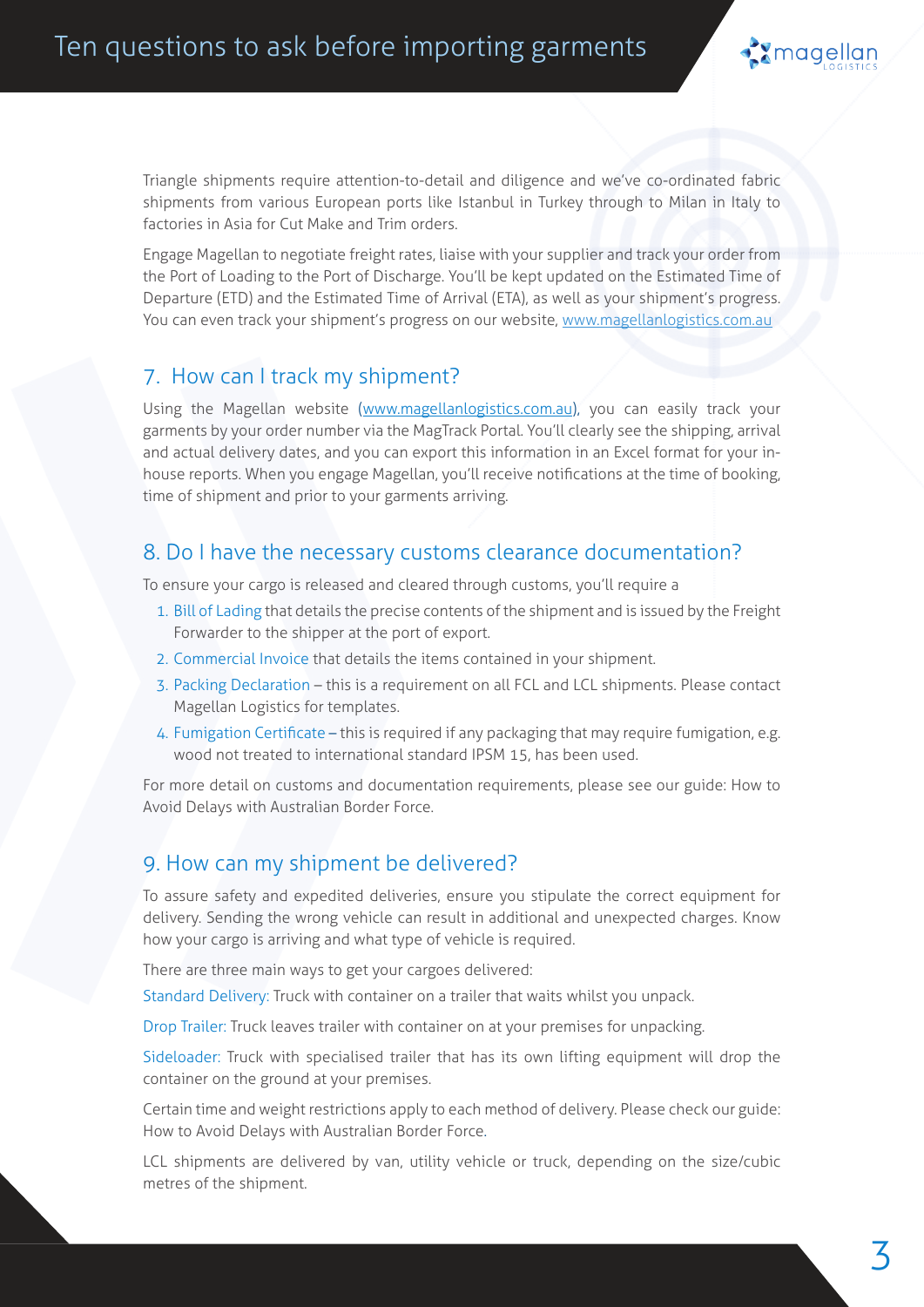## Ten questions to ask before importing garments



#### 10. How can I avoid additional costs?

No one likes unexpected expenses, yet unclear information, insufficient documentation, inappropriate packaging or importation of goods that require permits can result in extra wharf or airline depot charges.

Additional charges may apply in the following circumstances:

FCL Detention – Cartage companies allocate a set amount of time for pick up from the wharf, delivery to the your premises, unpack of the container and offhire of the empty container. If the delivery exceeds the allocated amount of time, detention is charged for additional time the truck is on the job.

LCL Detention – Similar to FCL detention, if the pick up/delivery time exceeds the allocated time allowed by the cartage company, detention is charged.

Via Depot – If the importer is unable to take delivery of the container and it has to be taken back to the Cartage Depot, a charge applies.

Tailgate – A quarantine inspection ordered for cargo travelling outside the metropolitan zone.

Steamclean – If quarantine identifies dirt on a container before it leaves the wharf, they will order it for steam clean prior to delivery.

Fumigation – Wooden products or packing was not fumigated at the port of origin.

Missed Timeslot – The timeslot at the wharf wasn't used due to a customs hold; i.e. missing or incorrect paperwork.

Wharf or Depot Storage – Goods are not customs cleared and picked up within the free time allowed.

Container Demurrage – Empty containers are not returned within the free time allowed for import delivery.

A thorough understanding of the purpose, processes and requirements of the Australian Customs Service is vital to the smooth importation of any goods into Australia. For more information visit their website, www.abf.gov.au or engage Magellan Logistics to co-ordinate seamless transportation of your goods.